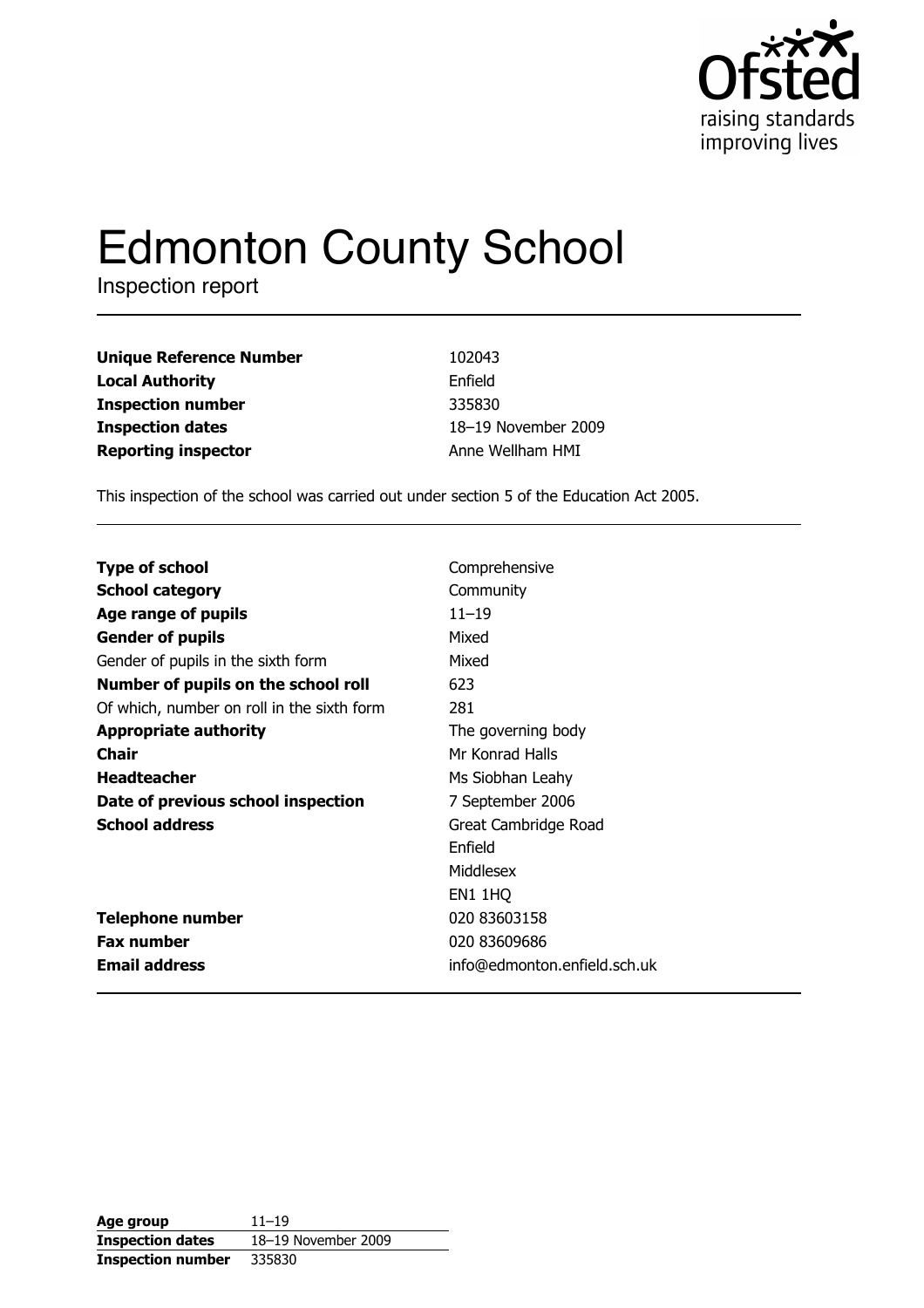The Office for Standards in Education, Children's Services and Skills (Ofsted) regulates and inspects to achieve excellence in the care of children and young people, and in education and skills for learners of all ages. It regulates and inspects childcare and children's social care, and inspects the Children and Family Court Advisory Support Service (Cafcass), schools, colleges, initial teacher training, work-based learning and skills training, adult and community learning, and education and training in prisons and other secure establishments. It rates council children's services, and inspects services for looked after children, safequarding and child protection.

Further copies of this report are obtainable from the school. Under the Education Act 2005, the school must provide a copy of this report free of charge to certain categories of people. A charge not exceeding the full cost of reproduction may be made for any other copies supplied.

If you would like a copy of this document in a different format, such as large print or Braille, please telephone 08456 404045, or email enquiries@ofsted.gov.uk.

You may copy all or parts of this document for non-commercial educational purposes, as long as you give details of the source and date of publication and do not alter the documentation in any way.

Royal Exchange Buildings St Ann's Square Manchester M2 7LA T: 08456 404045 Textphone: 0161 618 8524 E: enquiries@ofsted.gov.uk W: www.ofsted.gov.uk © Crown copyright 2009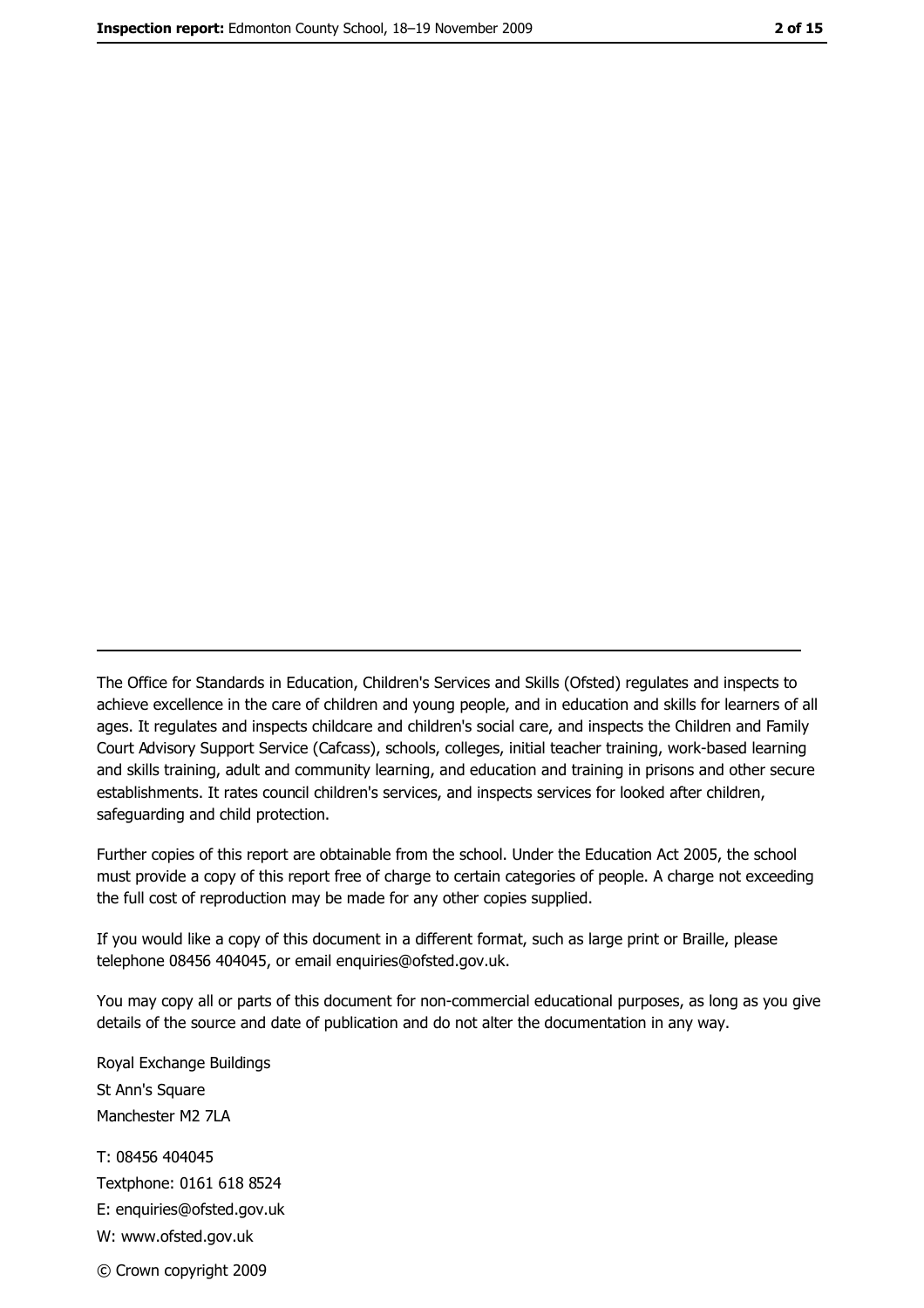# **Introduction**

This inspection was carried out by one of Her Majesty's Inspectors and six additional inspectors. The inspectors visited 44 lessons and an assembly. They held meetings with governors, staff, groups of students and parents. They observed the school's work, and looked at documents including the school development plan, self-evaluation from different departments, analyses of students' progress and attainment, and questionnaires completed by 699 parents, 141 pupils and 68 staff

The inspection team reviewed many aspects of the school's work. It looked in detail at the following:

- the pace and challenge of lessons and how well assessment helps students to  $\blacksquare$ improve their standard of work
- the achievement of different groups of students, including those with special  $\blacksquare$ educational needs, those who speak English as an additional language, the more able and potentially vulnerable students
- the school's capacity to sustain improvement.  $\blacksquare$

# **Information about the school**

Edmonton County is a large school on two sites just under a mile apart. Most students live locally and they come from a diverse range of socio-economic and ethnic communities. The largest minority ethnic groups represented are of Turkish, Greek, Black Caribbean and Black African heritage. The percentage of students speaking English as an additional language is well above the national average. The percentage of students with special educational needs and/or disabilities is above the national average. The percentage of students known to be eligible for free school meals is well above the national average. The school has had specialist designation in technology since 2006. It was awarded Healthy School status in 2007 and achieved Investors in People re-designation in 2009.

A new headteacher has been appointed since the last inspection. The headteacher leads and manages both sites and divides her time between the two. She is supported by a leadership team which works across sites.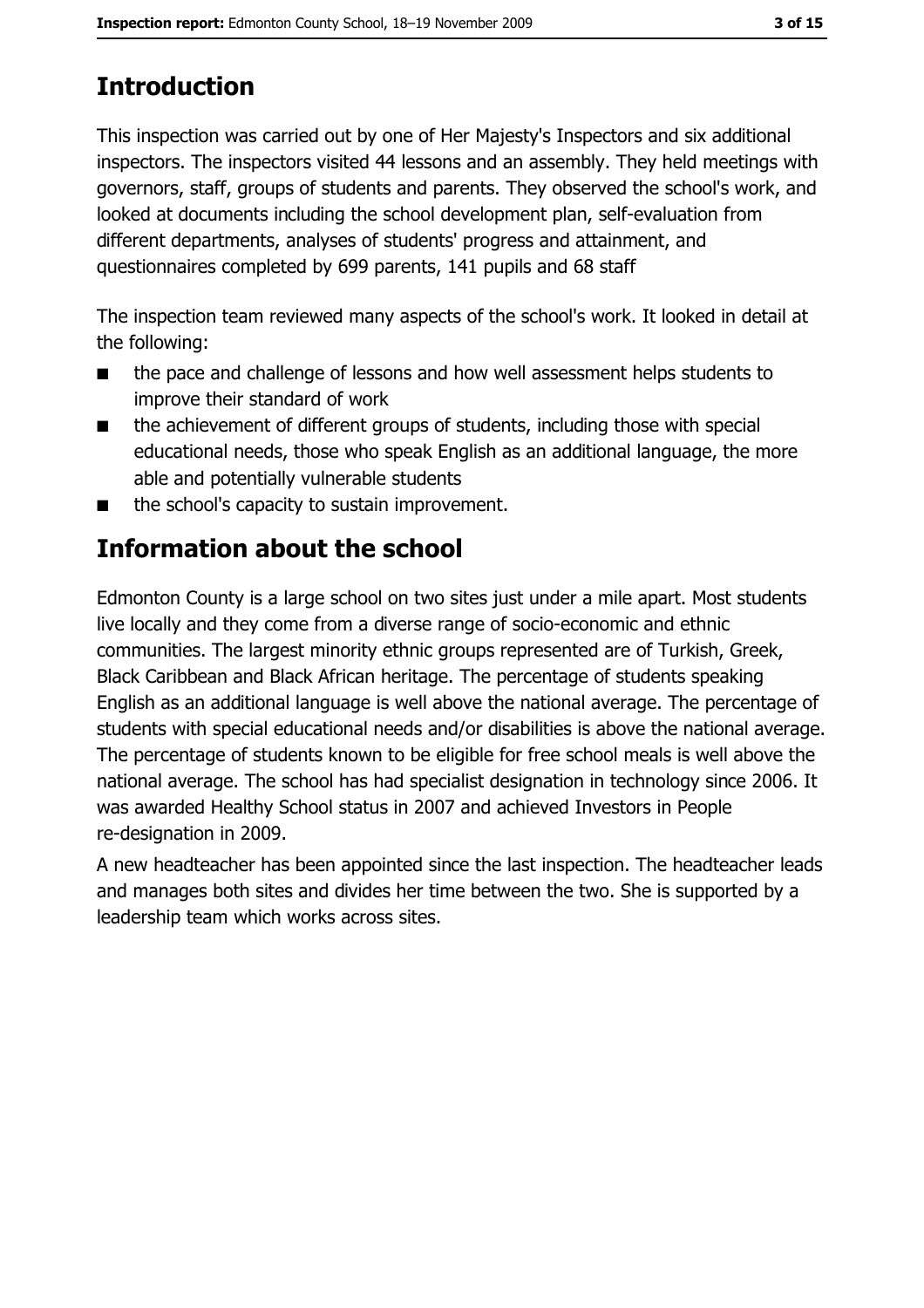# **Inspection judgements**

# Overall effectiveness: how good is the school?

### The school's capacity for sustained improvement

# **Main findings**

Edmonton County is a rapidly improving school. Since the last inspection the headteacher and the senior leadership team have taken effective action to identify and tackle underachievement and provide all students with opportunities to develop the knowledge, skills and understanding which will serve them well in their future lives. This has led to significant improvements in examination results, participation and attendance. The school manages and supports the needs of a diverse school population well to provide a well-ordered, purposeful and safe community where students value and respect each other's differences.

At the time of the last inspection, standards were below average but they have improved during the past three years and are now broadly average. In 2009 the school achieved their best ever results in GCSE examinations. There is variation in attainment between subjects, which the school is working hard to eliminate. In the specialist subjects, attainment in science is well above average but mathematics and technology are not meeting their targets, mainly because lessons are not always suitably challenging and students are not helped consistently and clearly to see what they need to do to improve their work. Despite these weaker areas, current students of all abilities are making good overall progress, including able students, those with special educational needs and/or disabilities and those who speak English as an additional language. The school is successful in removing barriers to learning for different groups of students so that all achieve equally well.

Since the last inspection the quality of teaching has improved from satisfactory to good because the headteacher and senior leaders have placed a high priority on improving professional development and increasing accountability across departments. Leading teachers across the curriculum offer individual support and model good practice. Coaching and mentoring are used very well to share the features of outstanding practice that exists. Effective teaching in English and science is being shared across other subjects to further improve the quality of learning. However, a small minority of weak teaching remains.

The school is well led. The dynamic headteacher is supported by a team of committed and enthusiastic senior leaders. Thorough and accurate self-evaluation has allowed the school to review the curriculum at Key Stage 3 and personalise the 14'19 curriculum so that they better meet students' individual needs. Rigorous systems to analyse assessment data have led to effective mentoring and intervention, and more precise use of assessment to support learning has improved achievement. Most students are given clear guidance about what they need to do in order to improve. Strong leadership and management underpin the school's good capacity to improve further.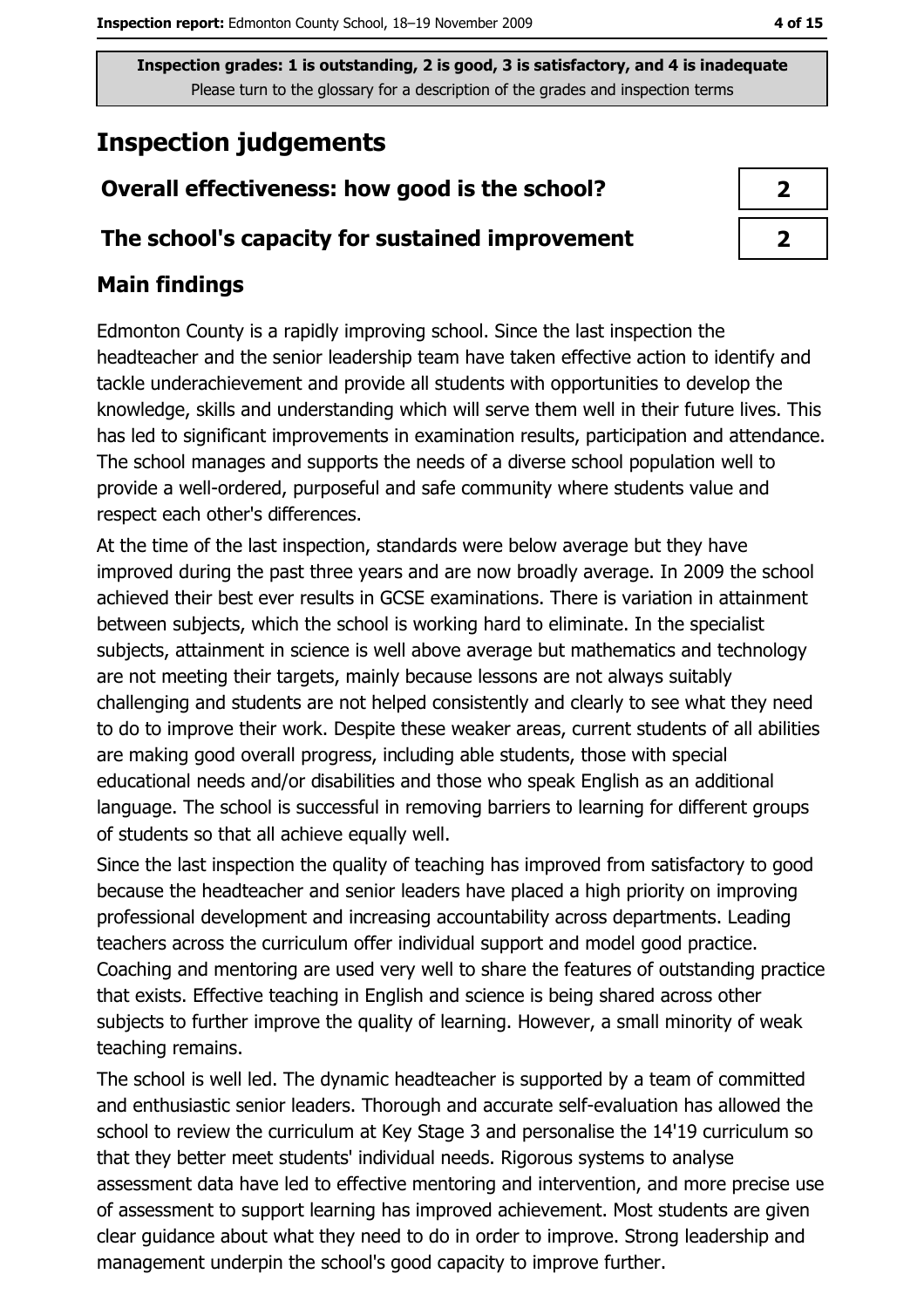There has not been the same rate of improvement in the sixth form as in the rest of the school. Attainment in the sixth form is average and students make satisfactory progress overall. There is considerable variation in achievement between subjects. The school has correctly identified the use of assessment, the relevance of lesson activities and the promotion of independence as areas for improvement, and sixth form leaders have a clear vision of how to raise standards and move teaching and learning from satisfactory to consistently good.

# What does the school need to do to improve further?

- Raise the overall effectiveness of the sixth form by:  $\blacksquare$ 
	- making consistently good use of assessment to support learning
	- planning activities and tasks that make lessons interactive and engaging  $\equiv$
	- developing students' independent study skills.
- Raise standards in subjects which do not achieve results that are above the national  $\blacksquare$ average, particularly mathematics and technology, by ensuring that:
	- teachers consistently match teaching and learning to the students' range of abilities to build on what they already know and understand
	- all teachers consolidate peer assessment and students' own assessment of their work with meaningful verbal feedback and regular marking.

# **Outcomes for individuals and groups of pupils**

In the majority of lessons observed the quality of learning was good and students made good progress. The vast majority of students are well behaved and keen to engage. They respond well when teaching sustains their concentration, provides the correct level of challenge and provides opportunities for them to become involved in their learning. On the few occasions when teaching is uninspiring and teachers are not alert to students' level of understanding, students lose motivation and behaviour is less good. Students enjoy coming to school and value the school community because they feel safe, well cared for and supported. The school is successful in promoting the values of respect and responsibility and in encouraging all students to work together. Instances of discrimination or racism are extremely rare. Exclusion rates are well below the national average. Careful monitoring takes place across departments and year groups to make sure that there are no significant variations in achievement between different groups in the school.

Attendance, judged satisfactory at the time of the last inspection, is now good. The school has been very effective in tackling the persistent poor attendance of a small minority of students and is working hard to change the attitude of the few parents who condone absence.

The broad and flexible curriculum allows students to develop and apply the skills and personal qualities they will need in the future. Partnerships with local colleges offer a

 $\overline{\mathbf{2}}$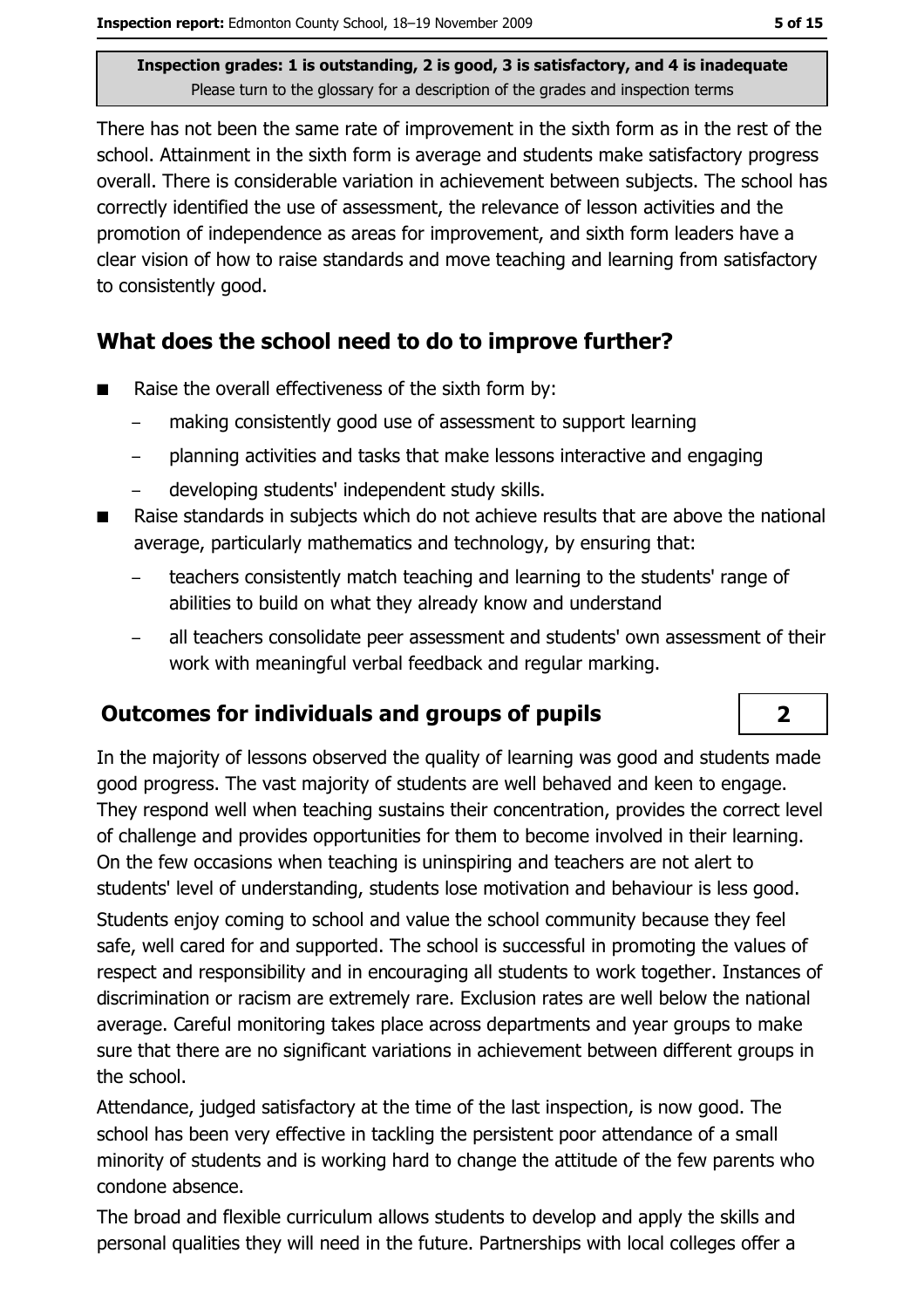broader choice of courses at Key Stages 4 and 5 and have improved the motivation and attendance of students who were at risk of becoming disaffected. The numbers of students who do not go on to further education, employment or training are exceptionally low.

| These are the grades for pupils' outcomes |  |  |  |
|-------------------------------------------|--|--|--|
|-------------------------------------------|--|--|--|

| Pupils' achievement and the extent to which they enjoy their learning                                                     |                         |  |
|---------------------------------------------------------------------------------------------------------------------------|-------------------------|--|
| Taking into account:<br>Pupils' attainment <sup>1</sup>                                                                   | 3                       |  |
| The quality of pupils' learning and their progress                                                                        | $\mathcal{P}$           |  |
| The quality of learning for pupils with special educational needs and/or<br>disabilities and their progress               | 2                       |  |
| The extent to which pupils feel safe                                                                                      | $\overline{\mathbf{2}}$ |  |
| <b>Pupils' behaviour</b>                                                                                                  | $\overline{\mathbf{2}}$ |  |
| The extent to which pupils adopt healthy lifestyles                                                                       | $\overline{\mathbf{2}}$ |  |
| The extent to which pupils contribute to the school and wider community                                                   |                         |  |
| The extent to which pupils develop workplace and other skills that will<br>contribute to their future economic well-being |                         |  |
| Taking into account:<br>Pupils' attendance <sup>1</sup>                                                                   | $\mathcal{P}$           |  |
| The extent of pupils' spiritual, moral, social and cultural development                                                   | 2                       |  |

# How effective is the provision?

The headteacher has a very accurate understanding of the school's strengths and weaknesses. A thorough programme of lesson observations, learning walks, work scrutinies and reviews by middle leaders is used to improve the quality of teaching. The use of assessment to support learning has been a priority for professional development for the past two years and this is improving the quality of learning. In subjects where good practice is embedded, such as science and English, effective teachers plan learning activities that are based on what students are capable of achieving and what they have already learnt. Targeted questioning and self- and peer-assessment involve the whole class so that teachers and additional adults can assess progress accurately and amend the teaching if required. In lessons where there are limited opportunities for students to

The grades for attainment and attendance are: 1 is high; 2 is above average; 3 is broadly average; and 4 is low.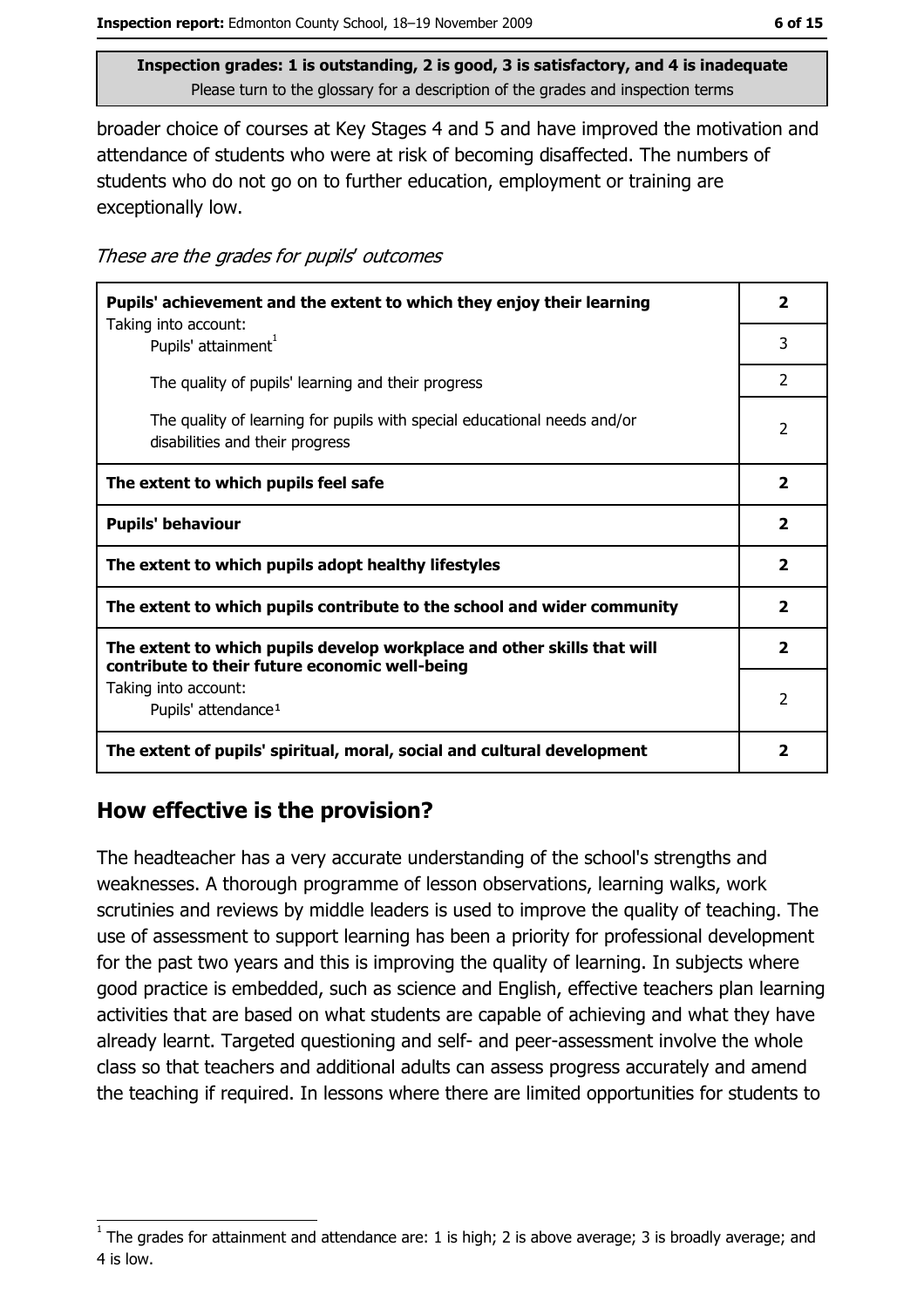discuss their learning with each other and teachers do not provide meaningful verbal feedback or mark their work regularly, students make less progress.

Since the last inspection the quality of the curriculum has improved with some aspects that are outstanding. Ethics and philosophy and the learning for life course at Key Stage 3 contribute effectively to students' spiritual, moral, social and cultural development and an understanding of their community. Students studying vocational courses and diplomas in media and health and social care at Key Stage 4 are achieving well. A broader choice of science courses has led to significantly improved GCSE results and more students applying to study science in the sixth form. More able students benefit from an enhanced and extended curriculum which has led to an improvement in those attaining the higher levels and grades at Key Stages 3 and 4. An extensive programme of extra-curricular activities and student leadership projects provide exciting opportunities for students from different backgrounds and of different ages to interact and work together.

Good levels of support and care are carefully targeted to improve the confidence, self-esteem and achievement of students with special educational needs and/or disabilities, those who speak English as an additional language and potentially vulnerable students. Students with emotional, social and behavioural difficulties receive very good levels of support. Good quality advice and guidance allow students to make appropriate decisions about their future.

These are the grades for the quality of provision

| The quality of teaching                                                                                    |  |
|------------------------------------------------------------------------------------------------------------|--|
| Taking into account:<br>The use of assessment to support learning                                          |  |
| The extent to which the curriculum meets pupils' needs, including, where<br>relevant, through partnerships |  |
| The effectiveness of care, guidance and support                                                            |  |

## How effective are leadership and management?

Since the previous inspection leadership and management have been strengthened at all levels. The headteacher communicates an ambitious vision to drive and secure improvement. By introducing rigorous self-evaluation across departments and year groups and establishing teacher learning communities, the capacity of middle leaders to contribute to curriculum development and influence the quality of learning across the school has increased. The school rightly recognises that the skills and understanding of a minority of middle managers and a few teachers are not yet sufficiently well developed to achieve consistently good performance across all subjects.

The school meets all the statutory requirements for safequarding and the systems in place are coherent and effective. The school works well with parents and external agencies to promote the safety, health and welfare of all students. The school takes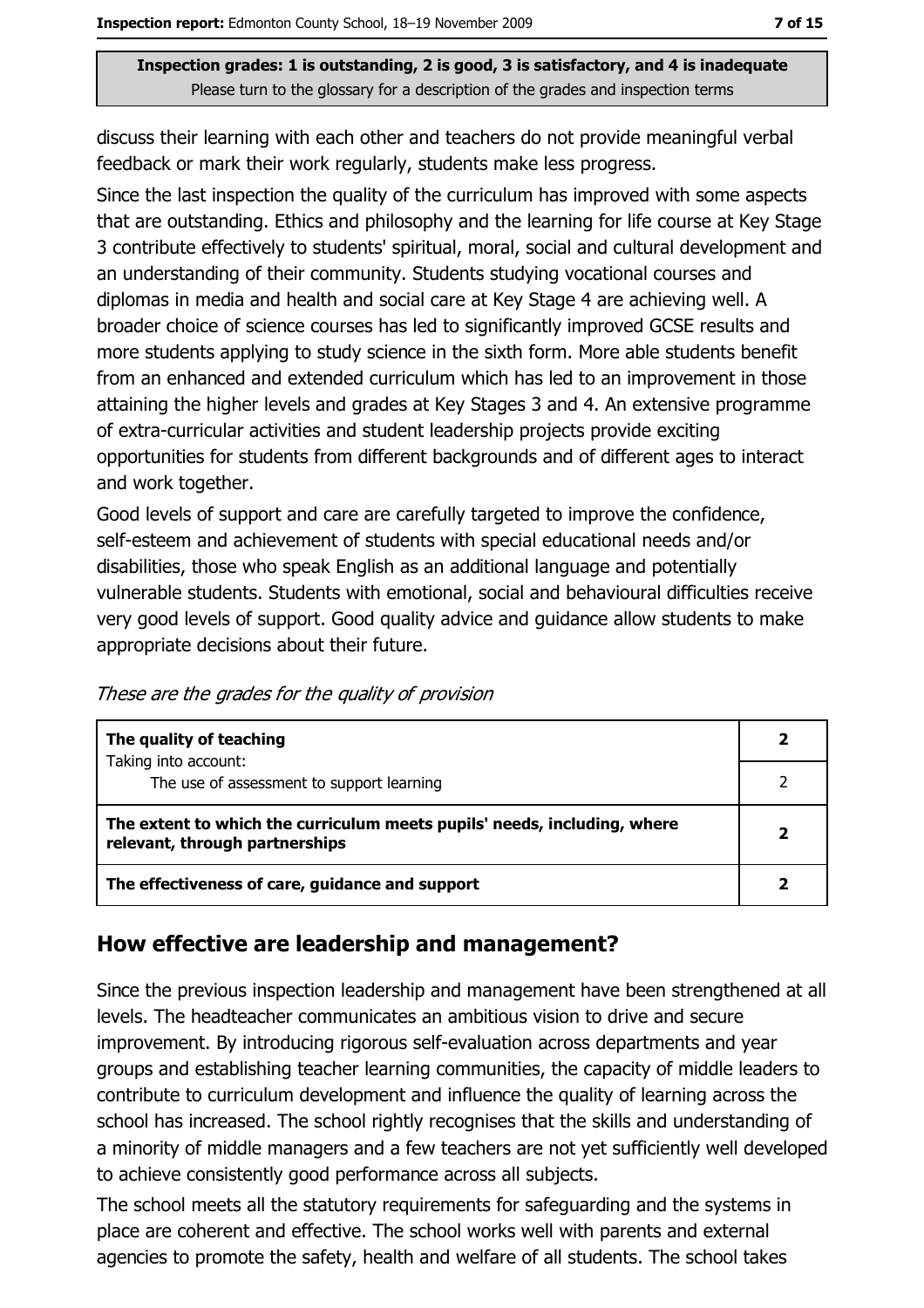determined action to ensure that all groups of students are treated equally and that there is no difference in the performance or experience of different groups. The school's leaders have an excellent understanding of the local context and strategies to promote cohesion within the school and the immediate community are very effective. The curriculum is planned well to promote students' understanding of British society and the wider world. The school is building on its success in engaging Turkish families by establishing links with a school in Turkey. The governing body has strong links with parents and community groups that further strengthen community cohesion. Governors are well informed and actively engaged in school life. They understand and take their responsibilities very seriously and challenge vigorously to make sure that the school's actions have a positive impact on students' learning and well-being.

These are the grades for leadership and management

| The effectiveness of leadership and management in embedding ambition and<br>driving improvement                                                                     | $\overline{\phantom{a}}$ |
|---------------------------------------------------------------------------------------------------------------------------------------------------------------------|--------------------------|
| Taking into account:<br>The leadership and management of teaching and learning                                                                                      | 2                        |
| The effectiveness of the governing body in challenging and supporting the<br>school so that weaknesses are tackled decisively and statutory responsibilities<br>met | $\overline{\mathbf{2}}$  |
| The effectiveness of the school's engagement with parents and carers                                                                                                | $\overline{\mathbf{2}}$  |
| The effectiveness of partnerships in promoting learning and well-being                                                                                              | $\overline{\mathbf{2}}$  |
| The effectiveness with which the school promotes equality of opportunity and<br>tackles discrimination                                                              | $\overline{\mathbf{2}}$  |
| The effectiveness of safeguarding procedures                                                                                                                        | $\overline{\mathbf{2}}$  |
| The effectiveness with which the school promotes community cohesion                                                                                                 | $\mathbf{2}$             |
| The effectiveness with which the school deploys resources to achieve<br>value for money                                                                             | 2                        |

# **Sixth form**

The sixth form makes a positive contribution to the school and the local community. Attainment is satisfactory and students make satisfactory progress, although there is variation between subjects from year to year. Since the last inspection the curriculum has been broadened in partnership with a local college and a local consortium to offer vocational courses and a combination of academic and applied courses in addition to a range of AS and A levels. Students benefit from a range of extra-curricular activities, as well as opportunities to take on posts of responsibility in the school and the local community. Leadership and management of the sixth form are satisfactory and improving. The dedicated head of sixth form is working hard to identify and share good practice and raise standards. A review of teaching and learning and the improved use of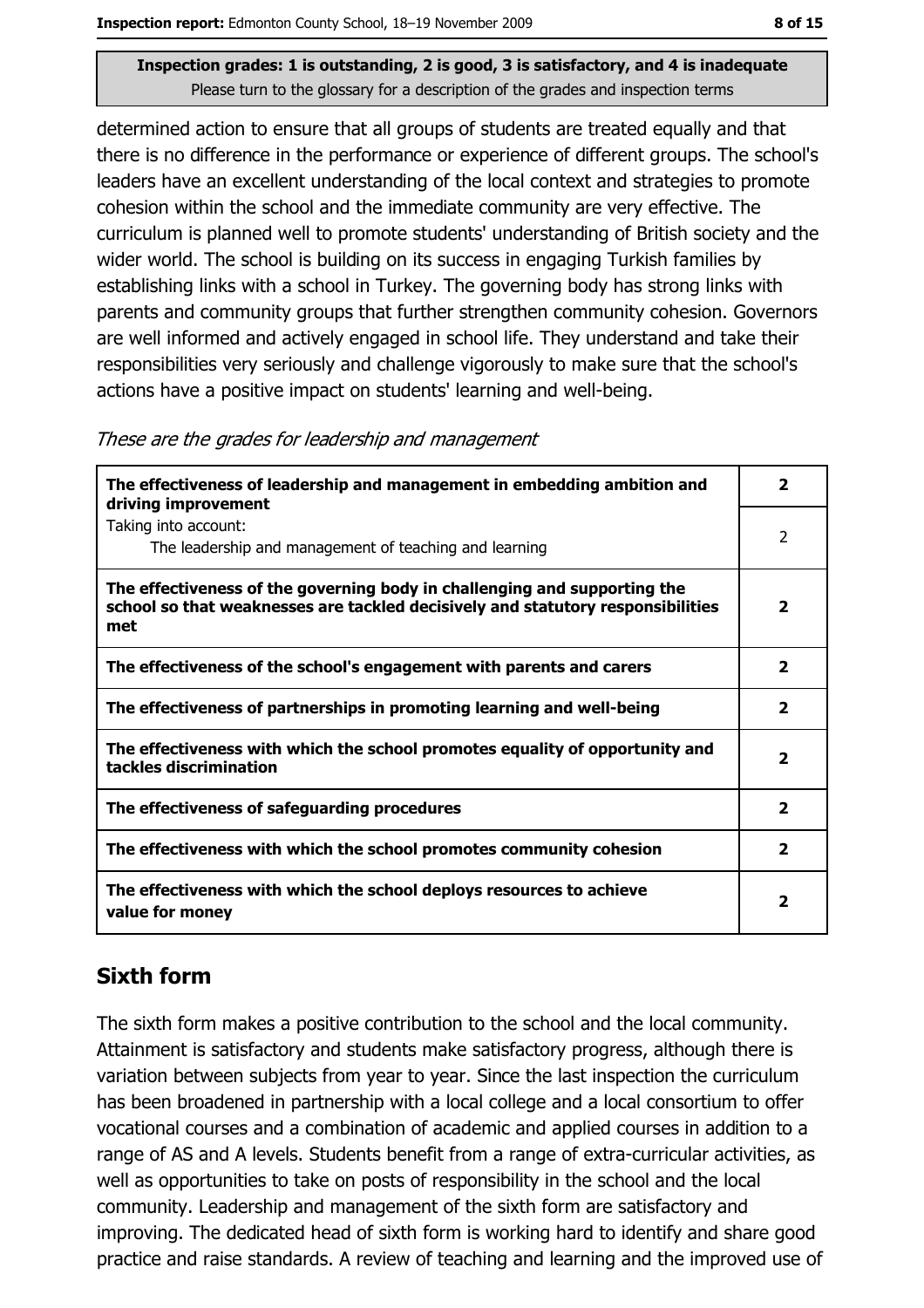assessment data to identify underachievement are beginning to have an impact.

These are the grades for the sixth form

| <b>Overall effectiveness of the sixth form</b> |  |
|------------------------------------------------|--|
| Taking into account:                           |  |
| Outcomes for students in the sixth form        |  |
| The quality of provision in the sixth form     |  |
| Leadership and management of the sixth form    |  |

#### **Views of parents and carers**

Most of the 44% of parents who returned questionnaires to the school are happy with their children's experiences and progress at the school and believe that the school keeps students safe. Inspection evidence supports the parents' view that the school provides good care and support and helps their children to make good progress. There were supportive comments about the school's leadership and the way in which they are kept informed about their children's progress. Most parents also say that teaching at the school is good, and that their child is well prepared for the future. A small minority of parents expressed concerns about the promotion of healthy lifestyles but inspection evidence showed that this area of the school's work was good.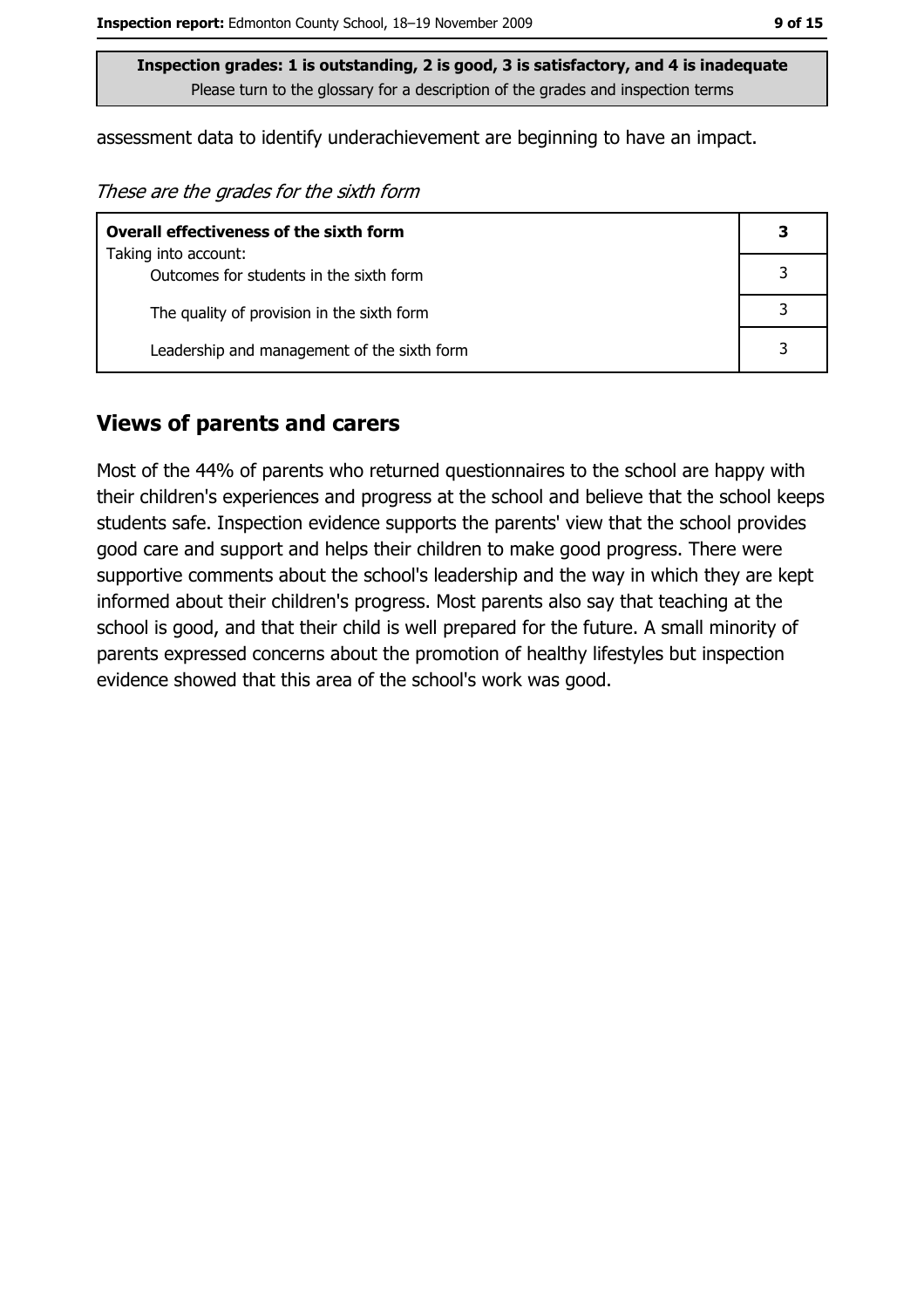#### Responses from parents and carers to Ofsted's questionnaire

Ofsted invited all the registered parents and carers of pupils registered at Edmonton County School to complete a questionnaire about their views of the school.

In the questionnaire, parents and carers were asked to record how strongly they agreed with 13 statements about the school.

The inspection team received 699 completed questionnaires by the end of the on-site inspection. In total, there are 1623 pupils registered at the school.

| <b>Statements</b>                                                                                                                                                                                                                                       | <b>Strongly</b><br><b>Agree</b><br><b>Agree</b> |               | <b>Disagree</b> |               |                |               | <b>Strongly</b><br>disagree |                |
|---------------------------------------------------------------------------------------------------------------------------------------------------------------------------------------------------------------------------------------------------------|-------------------------------------------------|---------------|-----------------|---------------|----------------|---------------|-----------------------------|----------------|
|                                                                                                                                                                                                                                                         | <b>Total</b>                                    | $\frac{0}{0}$ | <b>Total</b>    | $\frac{0}{0}$ | <b>Total</b>   | $\frac{1}{2}$ | <b>Total</b>                | $\frac{1}{2}$  |
| My child enjoys school                                                                                                                                                                                                                                  | 193                                             | 31            | 373             | 60            | 33             | 5             | 11                          | $\overline{2}$ |
| The school keeps my child<br>safe                                                                                                                                                                                                                       | 171                                             | 28            | 384             | 62            | 46             | 7             | 9                           | $\mathbf{1}$   |
| The school informs me<br>about my child's progress                                                                                                                                                                                                      | 236                                             | 38            | 332             | 53            | 35             | 6             | 6                           | $\mathbf{1}$   |
| My child is making enough<br>progress at this school                                                                                                                                                                                                    | 175                                             | 28            | 363             | 58            | 61             | 10            | 5                           | $\mathbf{1}$   |
| The teaching is good at this<br>school                                                                                                                                                                                                                  | 126                                             | 20            | 400             | 64            | 50             | 8             | 11                          | $\overline{2}$ |
| The school helps me to<br>support my child's learning                                                                                                                                                                                                   | 108                                             | 17            | 370             | 60            | 104            | 17            | 6                           | $\mathbf{1}$   |
| The school helps my child to<br>have a healthy lifestyle                                                                                                                                                                                                | 92                                              | 15            | 362             | 58            | 127            | 20            | 9                           | $\mathbf{1}$   |
| The school makes sure that<br>my child is well prepared for<br>the future (for example<br>changing year group,<br>changing school, and for<br>children who are finishing<br>school, entering further or<br>higher education, or<br>entering employment) | 160                                             | 26            | 345             | 56            | $\overline{7}$ | 11            | 6                           | $\mathbf{1}$   |
| The school meets my child's<br>particular needs                                                                                                                                                                                                         | 125                                             | 20            | 371             | 60            | 82             | 13            | $\overline{7}$              | $\mathbf{1}$   |
| The school deals effectively<br>with unacceptable behaviour                                                                                                                                                                                             | 154                                             | 25            | 351             | 57            | 58             | 9             | 29                          | 5              |
| The school takes account of<br>my suggestions and<br>concerns                                                                                                                                                                                           | 85                                              | 14            | 360             | 58            | 90             | 14            | 21                          | 3              |
| The school is led and<br>managed effectively                                                                                                                                                                                                            | 110                                             | 18            | 399             | 64            | 58             | 9             | 11                          | $\overline{2}$ |
| Overall, I am happy with my<br>child's experience at this<br>school                                                                                                                                                                                     | 188                                             | 30            | 344             | 55            | 53             | 9             | 8                           | $\mathbf{1}$   |

The table above summarises the responses that parents and carers made to each statement. The percentages indicate the proportion of parents and carers giving that response out of the total number of completed questionnaires. Where one or more parents and carers chose not to answer a particular question, the percentages will not add up to 100%.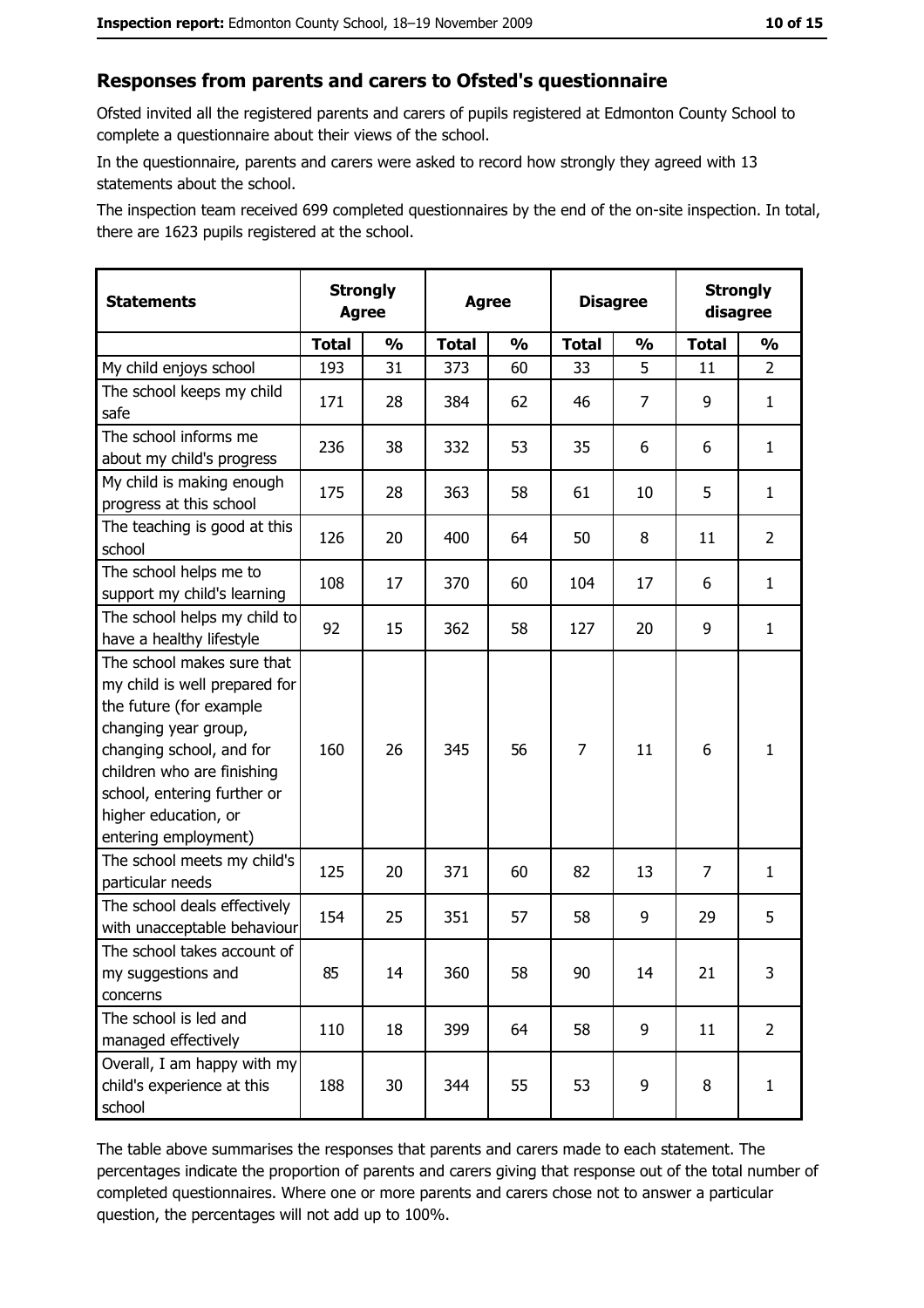# Glossary

| <b>Grade</b> | <b>Judgement</b> | <b>Description</b>                                                                                                                                                                                                               |
|--------------|------------------|----------------------------------------------------------------------------------------------------------------------------------------------------------------------------------------------------------------------------------|
| Grade 1      | Outstanding      | These features are highly effective. An oustanding<br>school provides exceptionally well for its pupils' needs.                                                                                                                  |
| Grade 2      | Good             | These are very positive features of a school. A school<br>that is good is serving its pupils well.                                                                                                                               |
| Grade 3      | Satisfactory     | These features are of reasonable quality. A satisfactory<br>school is providing adequately for its pupils.                                                                                                                       |
| Grade 4      | Inadequate       | These features are not of an acceptable standard. An<br>inadequate school needs to make significant<br>improvement in order to meet the needs of its pupils.<br>Ofsted inspectors will make further visits until it<br>improves. |

# What inspection judgements mean

## Overall effectiveness of schools inspected between September 2007 and July 2008

|                       | Overall effectiveness judgement (percentage of<br>schools) |      |                     |                   |
|-----------------------|------------------------------------------------------------|------|---------------------|-------------------|
| <b>Type of school</b> | <b>Outstanding</b>                                         | Good | <b>Satisfactory</b> | <b>Inadequate</b> |
| Nursery schools       | 39                                                         | 58   | 3                   | 0                 |
| Primary schools       | 13                                                         | 50   | 33                  | 4                 |
| Secondary schools     | 17                                                         | 40   | 34                  | 9                 |
| Sixth forms           | 18                                                         | 43   | 37                  | $\overline{2}$    |
| Special schools       | 26                                                         | 54   | 18                  | $\overline{2}$    |
| Pupil referral units  | 7                                                          | 55   | 30                  | 7                 |
| All schools           | 15                                                         | 49   | 32                  | 5                 |

New school inspection arrangements were introduced on 1 September 2009. This means that inspectors now make some additional judgements that were not made previously.

The data in the table above were reported in The Annual Report of Her Majesty's Chief Inspector of Education, Children's Services and Skills 2007/08.

Percentages are rounded and do not always add exactly to 100. Secondary school figures include those that have sixth forms, and sixth form figures include only the data specifically for sixth form inspection judgements.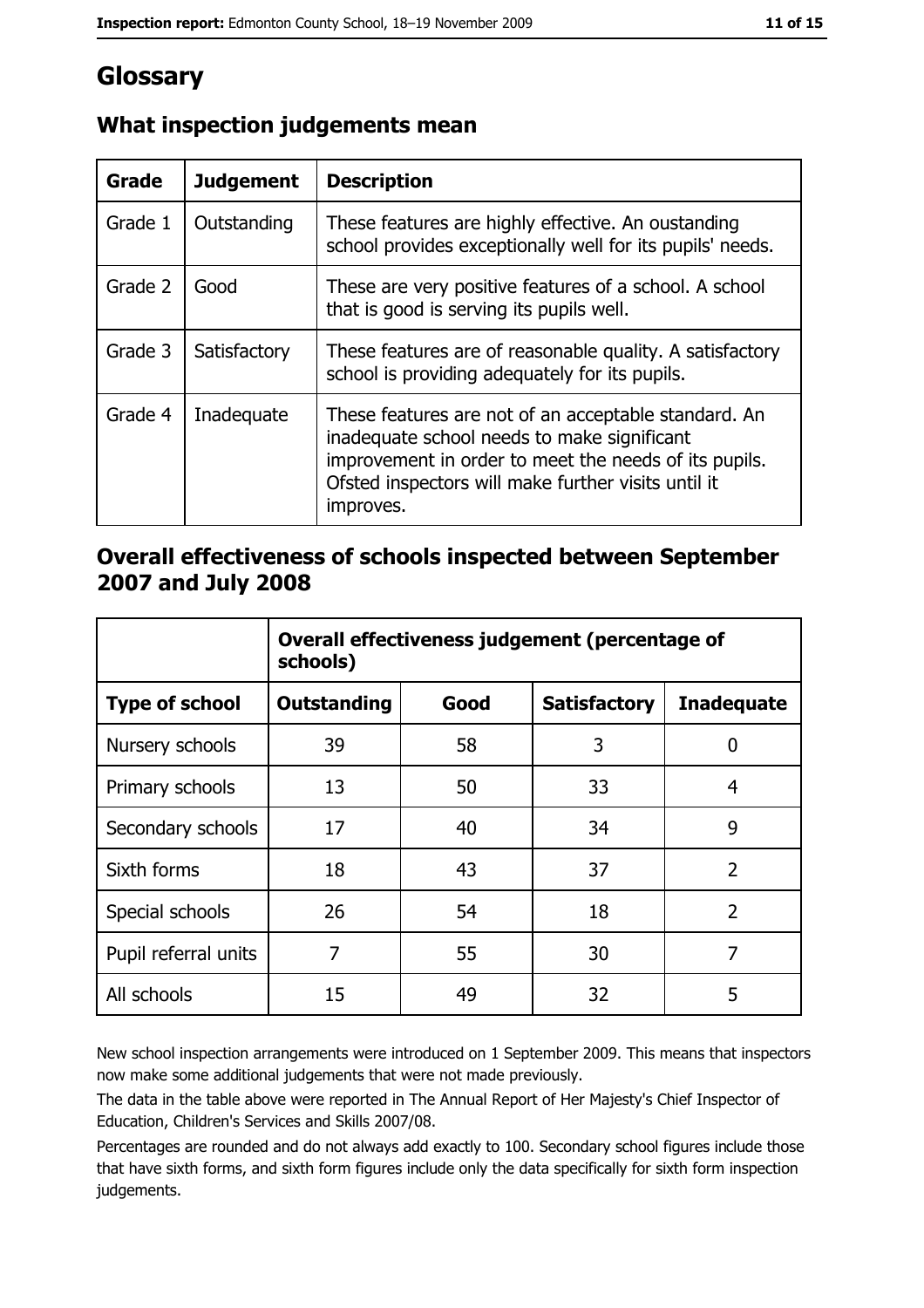# **Common terminology used by inspectors**

| Achievement:                  | the progress and success of a pupil in<br>their learning, development or training.                                                                                                                                                                                                                                |
|-------------------------------|-------------------------------------------------------------------------------------------------------------------------------------------------------------------------------------------------------------------------------------------------------------------------------------------------------------------|
| Attainment:                   | the standard of the pupils' work shown by<br>test and examination results and in<br>lessons.                                                                                                                                                                                                                      |
| Capacity to improve:          | the proven ability of the school to<br>continue improving. Inspectors base this<br>judgement on what the school has<br>accomplished so far and on the quality of<br>its systems to maintain improvement.                                                                                                          |
| Leadership and management:    | the contribution of all the staff with<br>responsibilities, not just the headteacher,<br>to identifying priorities, directing and<br>motivating staff and running the school.                                                                                                                                     |
| Learning:                     | how well pupils acquire knowledge,<br>develop their understanding, learn and<br>practise skills and are developing their<br>competence as learners.                                                                                                                                                               |
| <b>Overall effectiveness:</b> | inspectors form a judgement on a school's<br>overall effectiveness based on the findings<br>from their inspection of the school. The<br>following judgements, in particular,<br>influence what the overall effectiveness<br>judgement will be.                                                                    |
|                               | The school's capacity for sustained<br>improvement.<br>Outcomes for individuals and groups<br>of pupils.<br>The quality of teaching.<br>The extent to which the curriculum<br>٠<br>meets pupil's needs, including where<br>relevant, through partnerships.<br>The effectiveness of care, guidance<br>and support. |
| Progress:                     | the rate at which pupils are learning in<br>lessons and over longer periods of time. It<br>is often measured by comparing the<br>pupils' attainment at the end of a key<br>stage with their attainment when they<br>started.                                                                                      |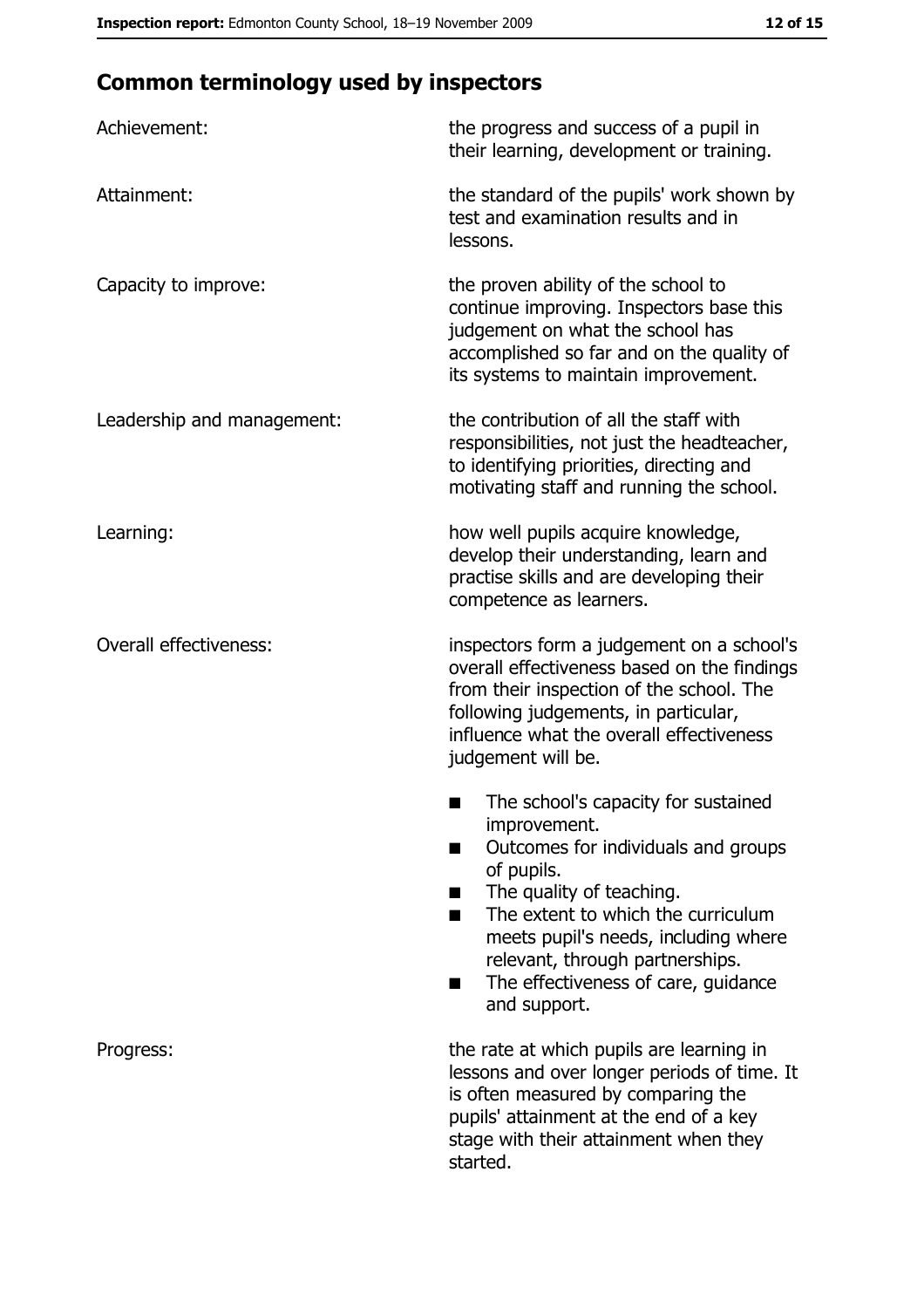This letter is provided for the school, parents and carers to share with their children. It describes Ofsted's main findings from the inspection of their school.



20 November 2009

**Dear Students** 

Inspection of Edmonton County School, Enfield EN1 1HQ

Thank you for the welcome you gave us when we visited your school recently. We enjoyed talking to you and your teachers, visiting your lessons and looking at your work. We were very pleased to see that you get on well together and value and respect each other's differences. The school works hard to make sure that everyone has an equal chance to make the most of their education by providing opportunities to study a range of subjects at different levels and to take responsibility as student leaders. The clubs and activities help you learn valuable skills for your future life as well as being great fun and a chance to show how talented you are. The school encourages you to have high aspirations for the future.

We were impressed with the improvements that have taken place since the last inspection. The GCSE examination results for 2009 were the best ever and show that the school is helping you to make good progress and achieve your potential. The results show that the progress you make varies between subjects. We have asked the school to improve the teaching in the subjects where examination results are not as high as they could be. You can help by trying to produce your best work in all lessons.

Teaching has improved too and we saw some lessons which were outstanding. We also watched a few lessons where the teaching was not so interesting or well planned. The teaching in the sixth form is not quite as good as it is in the rest of the school. We have asked the school to make sure that all teaching is matched well to your range of abilities and builds on what you already know and understand. We have asked all the teachers to give you feedback that you understand and mark your books regularly. You can help by taking notice of the comments and trying to improve your future work.

The headteacher and senior staff lead your school well and the staff and governors are committed to providing you with good levels of care and support to keep you safe, happy and healthy.

We wish you all at Edmonton a happy and successful future.

Yours sincerely

Anne Wellham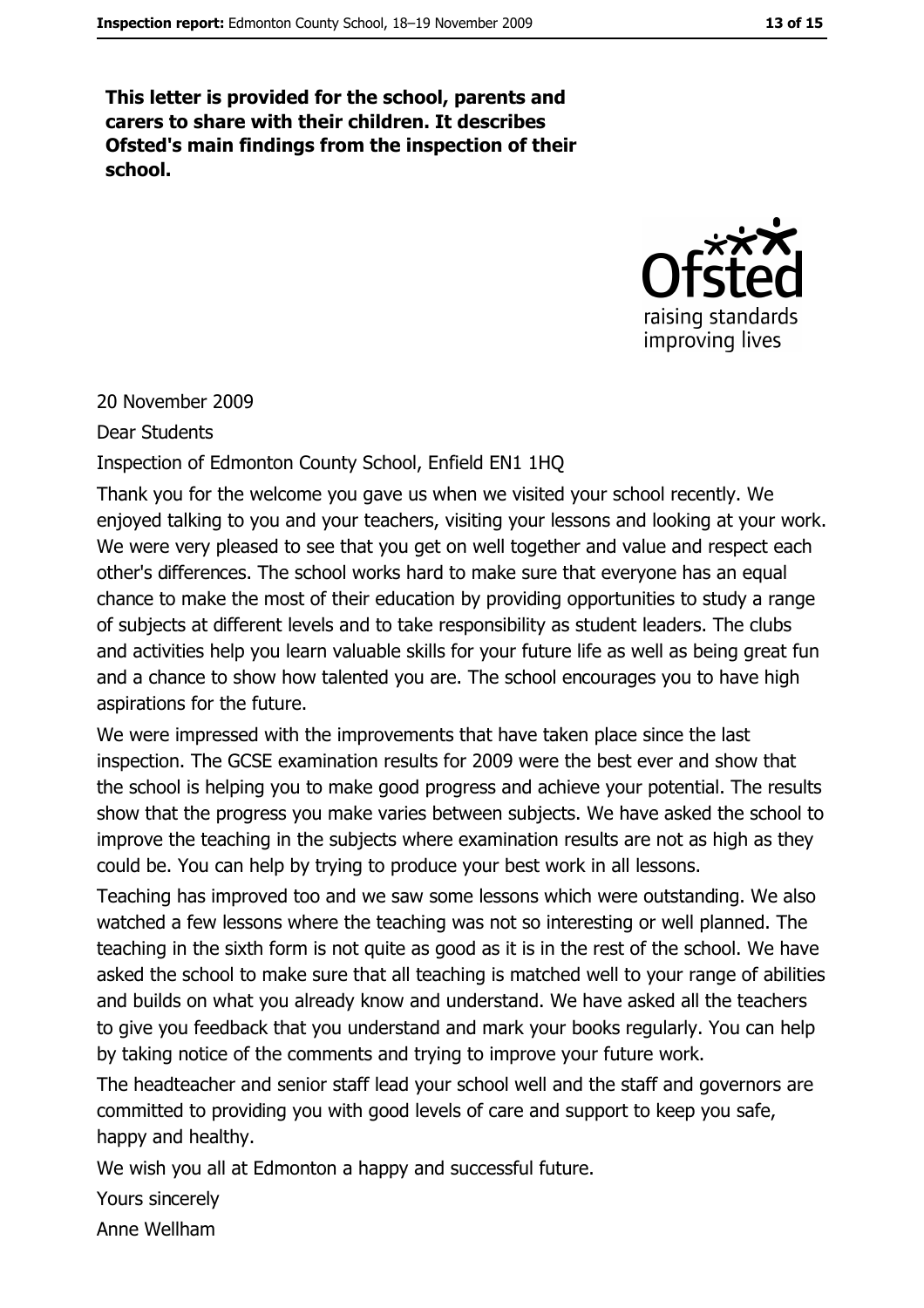Her Majesty's Inspector